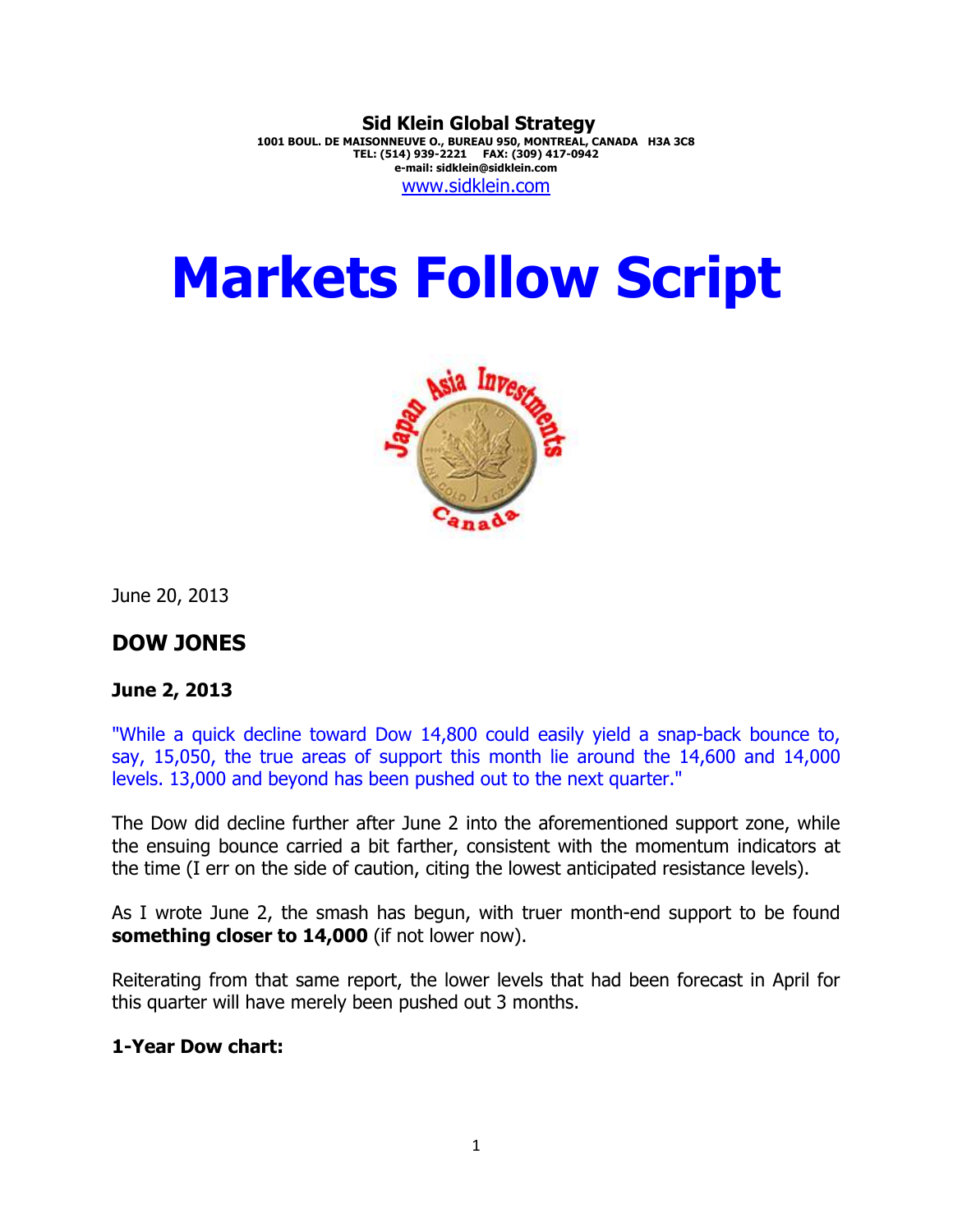

Make no mistake about it however, the MOST critical story on the financial planet these days is the unfolding and long-since commenced bear market in the global longer term bond markets.

Basis the **TLT, the 1-year chart** of which follows below, long US rates have spiked sharply over the past 6 weeks.

Since having identified the precise peak of this market (see previous reports), the TLT has gone through major swings, though the true direction has now taken hold.

I have long since warned and repeated that the precious metals will benefit with massive upside moves, from a falling bond market for a simple reason.

In the past, bonds and stocks moved asymmetrically, but both have rallied SHARPLY this time until this year's respective tops. Simply, the WORLD wanted US-Dollardenominated assets.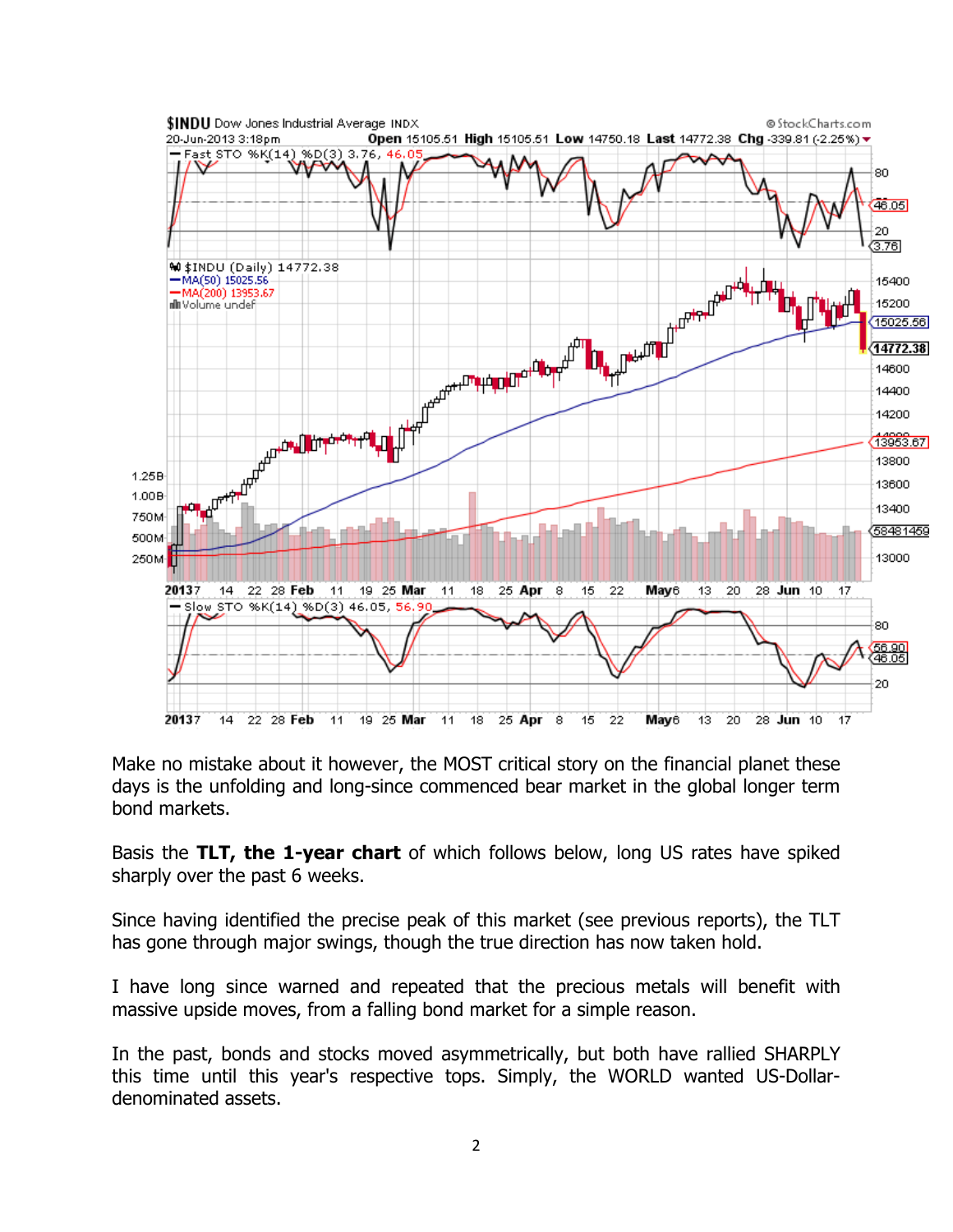Therefore, this peak is different from all others. The currency market is the biggest by far and, there, we see **gross** devaluations. Next are the ever-massive global bond markets, where we are **now** seeing some serious global ass-whooping.



## **GOLD, SILVER**

Witness the long line-ups to purchase gold and silver in Asia while foolish retailers sell their ETFs in the US...

#### **June 2, 2013**

"Everything is continuing according to the script previously laid out, most notably the transference of wealth and power from West to East, which must necessarily include the transfer of the former's gold to Asia.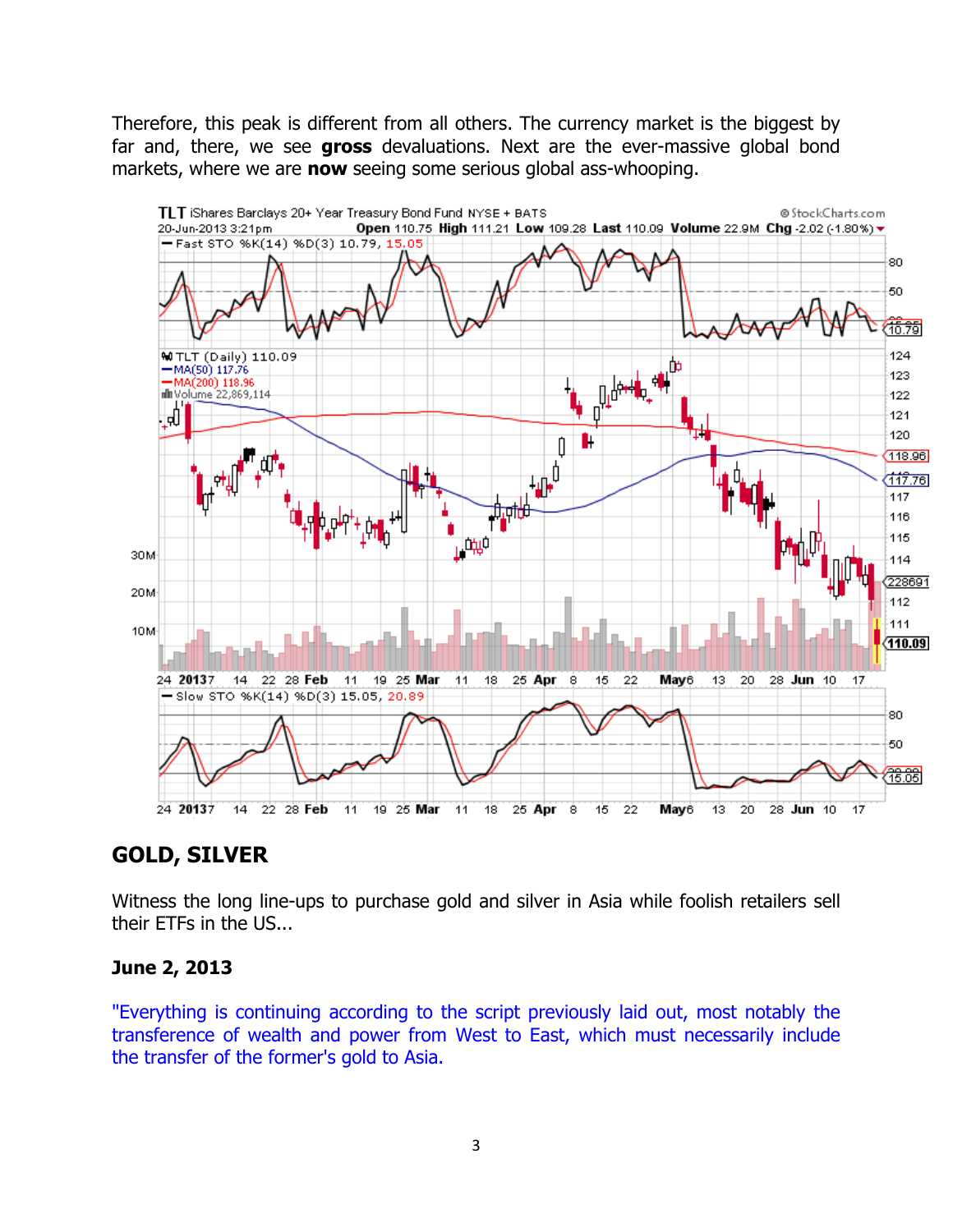"While I have been writing about this for 13 years, and while it has been going on for just as long, it is this most recent period during which it has been most notable, as the crash in paper gold has ushered in the most overwhelming GLOBAL hunt for physical gold in the history of markets."

"On its reversal day (May 20), silver had traded dramatically lower during Asian hours, so I would NOT be surprised to see those levels (around \$20 on the SLV), **much to everyone's panic.** 

With the PMs getting nailed this month and today with the other markets, no excerpt from the June 2 report could be as vital for an investor's calm and understanding as the following 2 paragraphs!

"A smash in the equity markets is a trigger for much higher precious metals prices, but not in the very short term. Why?

#### **"There is a need to show a break in the asymmetric relationship, by the same parties (and for the same reasons) who have been the manipulators to-date.**

"Cycles that have worked for YEARS are concluding, so negative cycle pressure is at its peak this month, following a collapse and basing pattern that is basically complete.

"Option time premiums (implied volatility) and historic volatility are shedding their final minor percentage points, perfectly timed and in-line with these events.

"The preceding 2 paragraphs equate to a single conclusion: From these price zones, rocketing precious metals and related option prices!"

Consistent with the commentary in the 3 paragraphs preceding this section, precious metals are the LAST place that investors can look to for safety and return...and even huge returns as they trip over one another to diversify into those markets.

Apart from the manipulators at the bullion banks and para-government institutions, the public in the US has also pressured the PMs to the Asians' benefit.

The former is selling the little they have left **now** to meet margin calls, so once equities stabilize in the short term, that will be yet another factor for gold and silver will take the lead upward.

As reported so often, the bond and equity markets offer no reasonable safe haven or yield and, above all, if a millionth (or whatever) of the capital fleeing those classes follow the Asians into precious metals, triggering the short covering panic, along with all of the other factors that I have cited in these reports as well, the utter eruption in the precious metals will be able to commence in earnest...VERY soon!